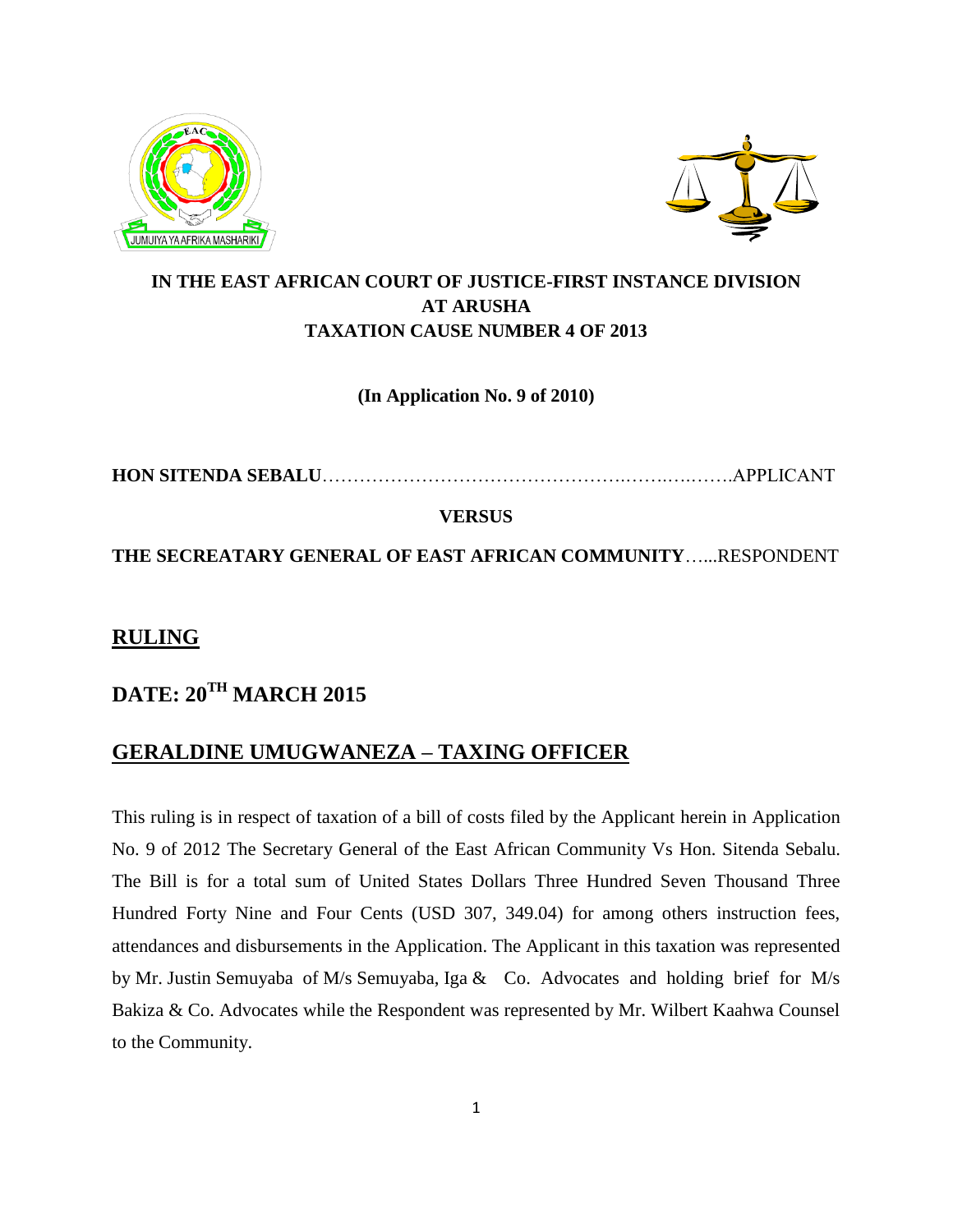The background of this bill of costs is that the Applicant in Application No. 9 of 2012 had sought extension of time by the Court to file an appeal from the judgment of the Court delivered on  $30<sup>th</sup>$ June 2011 in Reference No. 1 of 2010. The Application was heard on  $22<sup>nd</sup>$  January 2013 and Ruling delivered on 14<sup>th</sup> February, 2013. The court in its ruling dismissed the application with costs to the Respondent.

At the taxation hearing Counsel for the Applicant and the Respondent in the Taxation Cause informed the Court that they had a meeting and that save for items 1 and 2, 11, 30, 31, 32, 41 they had agreed on several items in the Bill of Costs as drawn and others with adjustments. I will therefore proceed to tax the items agreed with and without adjustments then revert to the items in dispute where I will consider the submissions by counsels and give my ruling. Item 3 was agreed at **USD 26**, item 4 at **USD 17**, Item 5 at **USD 85**, Item 6 at **USD 18**, item 7 at **USD 60**, item 8 at **USD 60**, item 9 at **USD 150**, Item 10 at **USD 5**, item 12 at **USD 116**, item 13 at **USD 15**, Item 14 was **deleted by consent for being a duplication of item 8**, item 15 at **USD 751**, item 16 at **USD 100**, item 17 at **USD 400**, item 18 at **USD 751**, item 19 at **USD 100**, item 20 at **USD 400**, item 21 at **USD 751**, item 22 at **USD 100**, item 23 at **USD 400**, items 24 and 25 were **deleted by consent as they were not chargeable items**, item 26 at **USD 751**, item 27 at **USD 100**, item 28 at **USD 400**, item 29 at **USD 200**, item 33 at **USD 150**, items 34, 35 and 36 were **deleted by cosent because Bakiza did not travel to Arusha**, item 37 at **USD 30**, item 38 at **USD 751**, item 39 at **USD 100**, item 40 at **USD 400**.

I find that the above agreed items have been drawn according to the EACJ Rules of Procedure on taxation and are therefore allowed as agreed and taxed in the total sum of United States Dollars Seven Thousand Two Hundred Eighty Seven (**USD 7, 187**)

Having taxed the agreed items I now revert to the items that were in dispute and I will start with items 11, 30, 31, 32 and 41 then revert to 1 and 2 where there were lengthy submissions. With regard to item 11 whose particulars was "To settling issues, Drawing and compiling list of authorities" the respondent disputed the item and the Applicant submitted that since it is a chargeable item he leaves it to the discretion of the Court. The Scale of charges under the Third Schedule of the Courts Rules of Procedure do not cover settling issues neither do they cover compiling a list but provide for drawing of pleadings which is USD 3 for four folios or less. I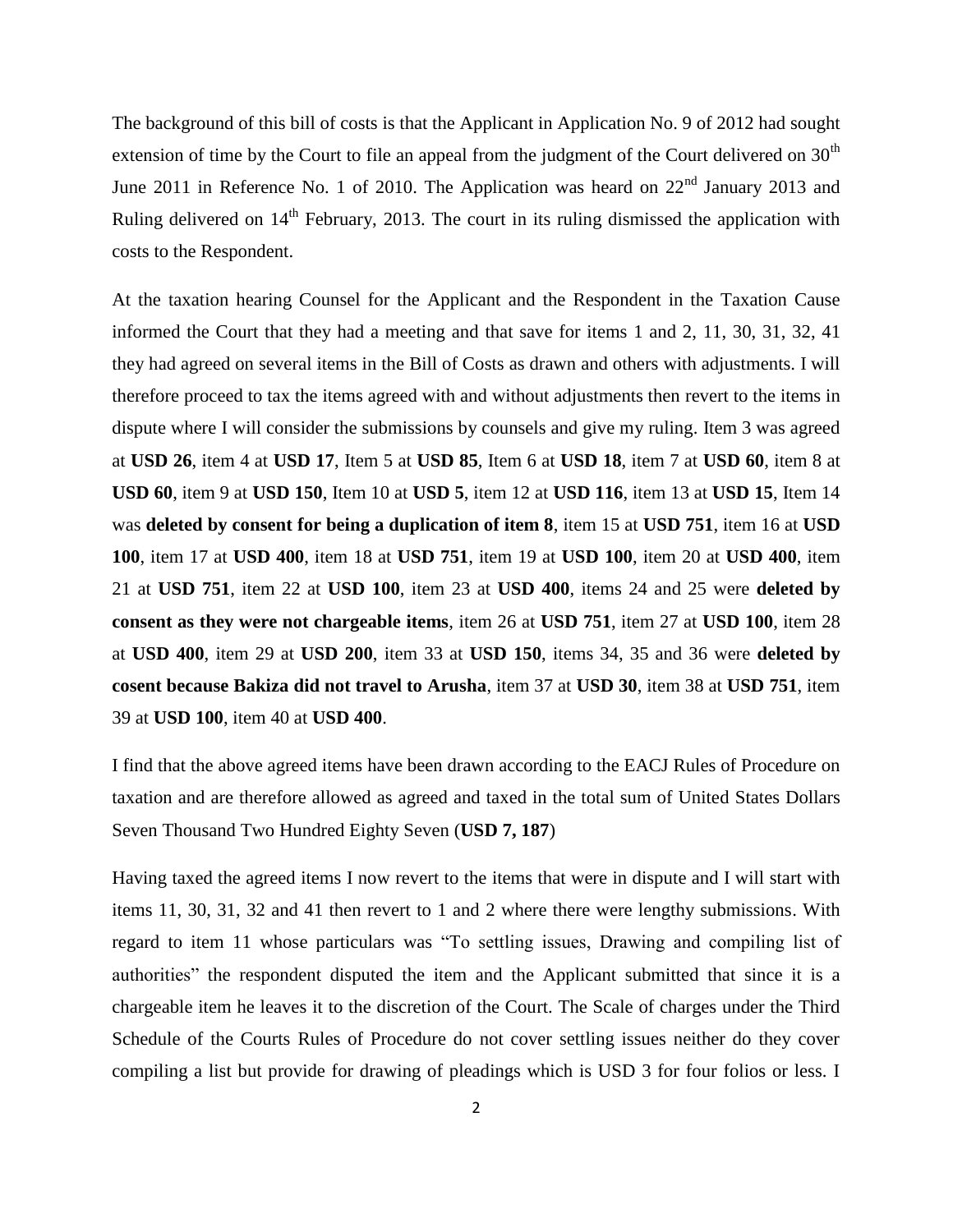therefore rule that since the applicant herein had drawn one folio of a list of authorities and annexed copies of judgments the fee chargeable is **USD 3**. If he had wanted to charge for photocopying of the authorities attached to the list then he should have done so. Item 11 is therefore taxed in the sum of **USD 3**. Items 30, 31 and 32, which were in dispute, are taxed off on grounds that there were no receipts to support the disbursements. In arriving at this decision I am guided by *rule 4 of the second schedule of the rules of procedure which states that receipts for disbursement shall be produced to the taxing officer and copies served on the other party at least 14 days before the taxation.* The applicant did not comply with this mandatory requirement of the law. Item 41 is also taxed off for the same reason that there were no receipts and I am again guided by Rule 4 above.

On item 1 related to instruction fees charged at United States Dollars Two Hundred Thousand (USD 200, 000) Mr. Semuyaba for the Applicant referred the Court to particulars of the item in the Bill that justify the fees charged, which particulars included among others professional fees to two counsel to defend an application for extension of time within which to file an appeal from the First Instance Division judgment delivered at Arusha on  $30<sup>th</sup>$  June 2011 in Reference No. 01 of 2010; complexity of the matter; a matter involving careful merits of the Application; Reflecting on the facts and law raised in the application; importance of the matter; Taking into consideration the huge professional responsibility, research undertaken and the entire circumstances of the case. Counsel prayed that the Court be guided by Rule 9 of the Third Schedule of the taxation of the East African Court of Justice Rules of Procedure that provides:

*"(1) The fee to be allowed for instruction to make, support or oppose any application shall be such sum as the taxing officer shall consider reasonable but shall not be less than US\$ 100.*

*(2) The fee to be allowed for instruction to institute a suit or a reference or to oppose a suit or reference shall be such sum as the taxing officer shall consider reasonable, having regard to the amount involved in the reference, its nature, importance and complexity,*  the interest of parties, the other costs to be allowed, the general conduct of the *proceedings, the person to bear the costs and all other relevant circumstances.*

*(3)……*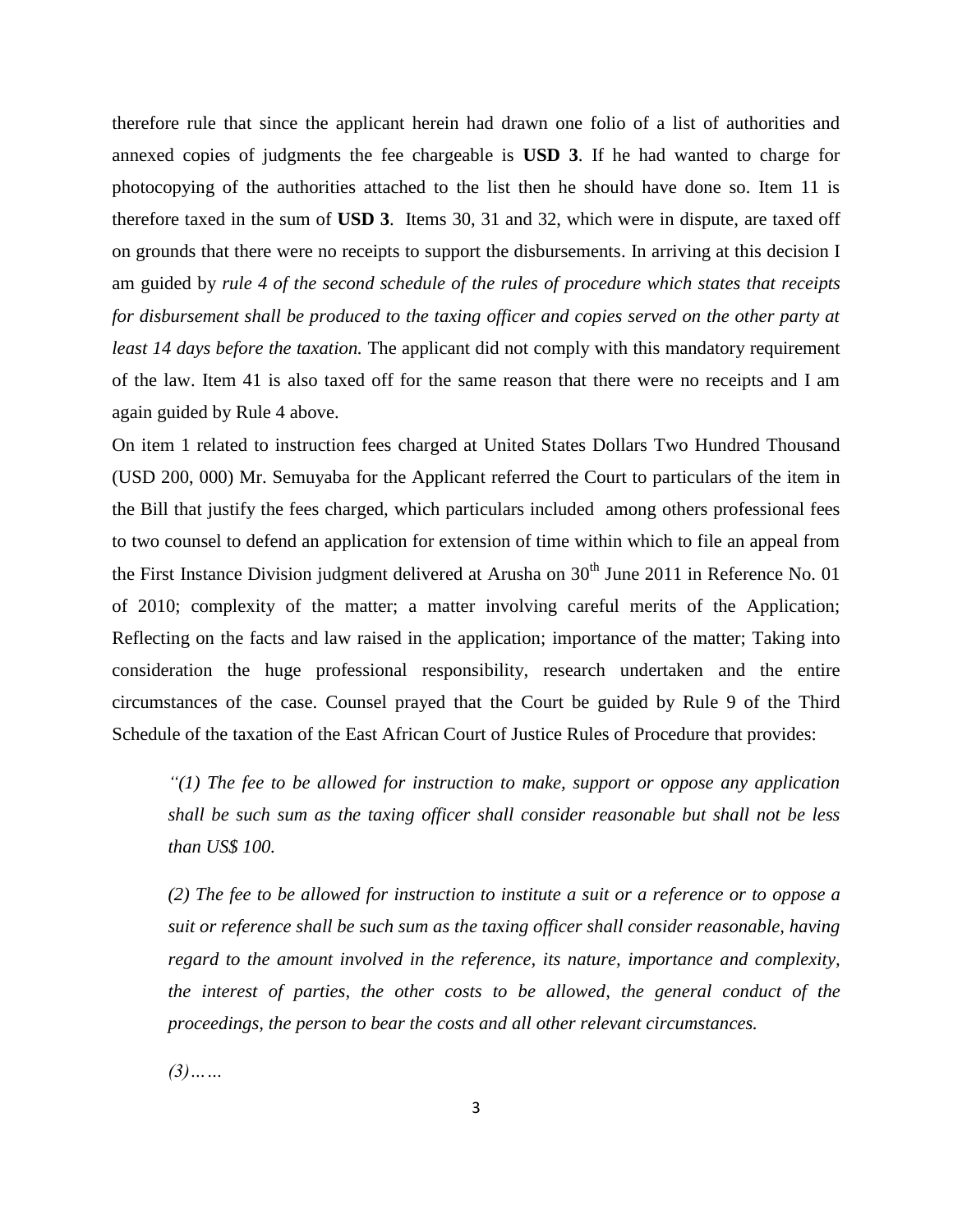*(4)…….."*

Mr. Semuyaba in his submission that the court should maintain the consistency of its awards by looking at the nature and importance of the matter, he relied on the cases of **James Katabazi & 21 Others Vs The Secretary General of the East African Community Taxation No. 5 of 2008**, **Calist Mwatela & 2 Others Vs The East African Community Taxation Cause No. 1 of 2006**, **Prof Anyang Nyongo and others Vs The Attorney General of the Republic of Kenya Taxation No. 2 of 2010**, **Modern Holdings East African Ltd Vs Kenya Ports Authority Taxation Cause No. 1 of 2010**, **The Attorney General of the Republic of Kenya Vs Prof. Anyang Nyongo & 10 Others Appeal No. 1 of 2009**, **Attorney General of Kenya Vs Prof.. Anyang Nyongo & Others Taxation Cause No. 2 of 2010** and **Kenya Ports Authority Vs Modern Holdings Ltd Taxation Reference No. 4 of 2010**. Mr. Semuyaba submitted that:

"This Court would award instruction fees within the region of USD 65, 000. So, much as we may have filed a bill of USD 200,000, I would submit that that is on the high end, but this court should be guided by the taxations that have been done in matters of this nature before us".

As regards getting up fee in item 2, he submitted that the Court be guided by Rule 2(1) of the Second Schedule and tax it a quarter of the instructions fees awarded. When I sought clarification from Mr. Semuyaba on whether he was bringing down the instruction fees from USD 200,000 TO USD 65,000, He answered "I would say that if you are considering whether that amount is excessive, too low or too high, you be guided by the previous taxation. The taxation precedence that I have read oscillates between those amounts and they do not seem to be going above USD 65, 000. Just for guidance". Mr. Semuyaba also relied on the cases of **Paul K. Ssemowogerere & Zachary Olum Vs. Attorney General Civil Application No. 5 of 2001**, **Zachary Olum & Another Vs Attorney General Civil Application No. 1/2004 and Zuberi V Returneing Officer and Another 1973 E.A 33**, and Judicial Hints on Civil Procedure Richard Kuloba 2<sup>nd</sup> Edition Law Africa. Finally, Mr. Semuyaba submitted that the Taxing Officer awards VAT on the fee that she may allow.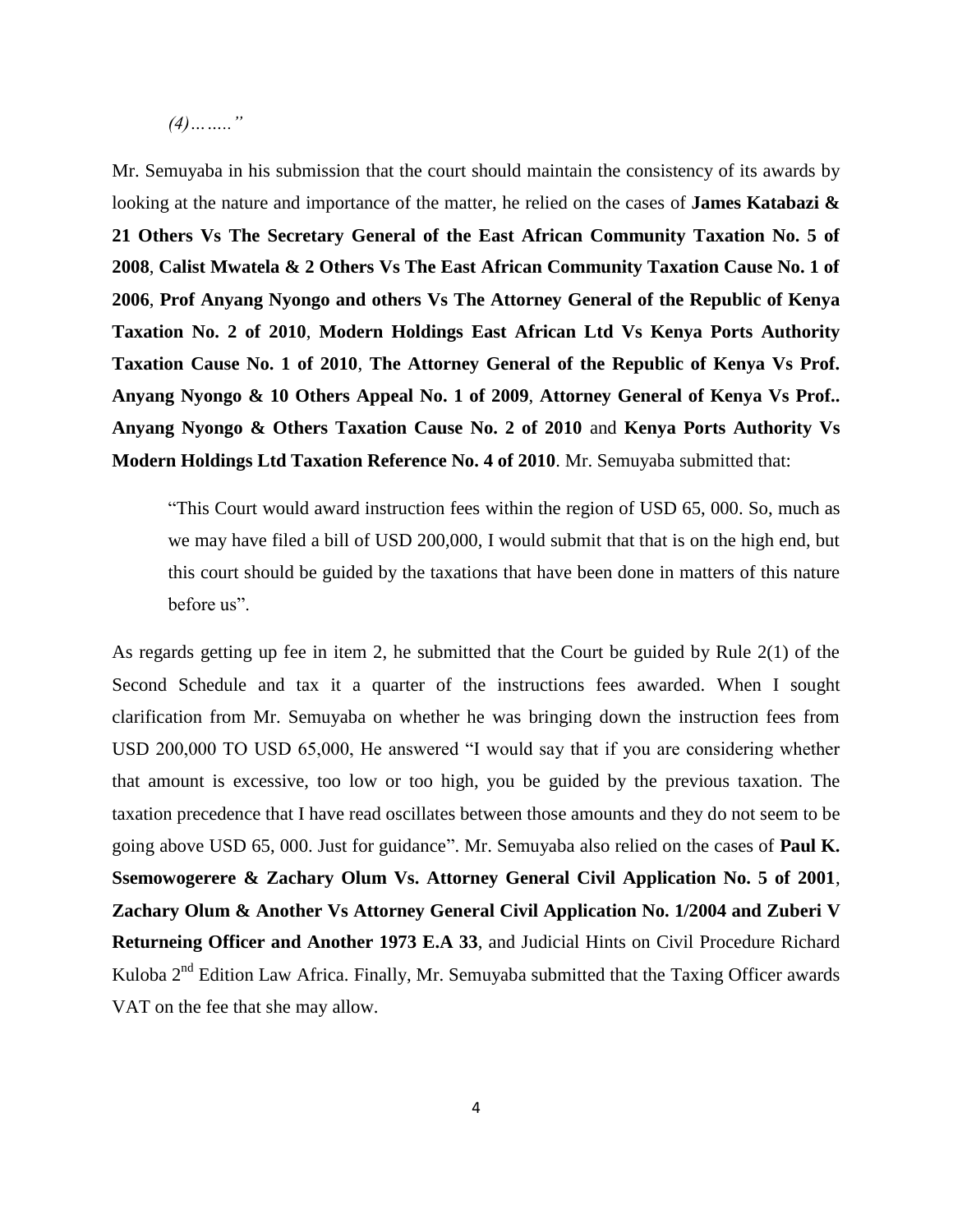Mr. Wilbert Kaahwa in his response opposed the Applicants submissions related to Items 1 and 2, and invited the Court to take into consideration the matter that was before the Court contrary to the Applicants submissions that the matter which was in Reference No. 1 of 2010 should be considered. Counsel argued that what was before the Court in Application No. 9 of 2012 was simply consideration of an application for extension of time to lodge an Appeal out of time interparties and not a matter that brought forth consideration of new jurisprudential matters. He submitted that the Court in determining the application relied on established principles.

Mr. Kaahwa submitted that the Court exercise its discretion judiciously taking into account there was no difficulty in handling the application, that it was not complicated and that it was a straight forward application handled by the Court. Counsel relied on the case of Baldan Vs R. MC, Baldan Vs R. Mohamed Osman, 1969 EA528 and a list of Odunga's judgments. He also cited retired justice Kuloba's Judicial Hints on Civil Procedure that the Taxing Officer will exercise his discretion when taxing instruction fees. He also quoted Muller, the Code of Procedure that the discretion must be exercised on fixed principles, that is according to the rules of reason and justice, not according to private opinion, or benevolence, or even sympathy, nor arbitrarily and capriciously. He argued that the authorities he cited indicate principles laid out in Premchand Limited and Another Vs Quarry Services of EA Limited 1972 EA 162 and that the award must be reasonable basing on the guiding principles as established in the cases he cited. He submitted that the Court is not a venue for seeking unquestionable enrichment.

Mr. Kaahwa finally concluded by submitting that taking into account what transpired in the application, its nature, lack of complexity, there being no immense interest placed in the outcome of the application and, it not being important to the public, he was of the opinion that the amount of USD\$5,000 should be reasonable. He also submitted that for item 2 the Applicant be awarded a quarter of USD\$5,000 which comes to USD\$ 1,250.

I have considered all submissions and authorities by both Counsel on item 1 and 2 related to instruction fees and have the following to say. The Court in its ruling in the application giving rise to this taxation ruled that it was premised on Rule 4 of the East African Court of Justice Rules of procedure which provides that: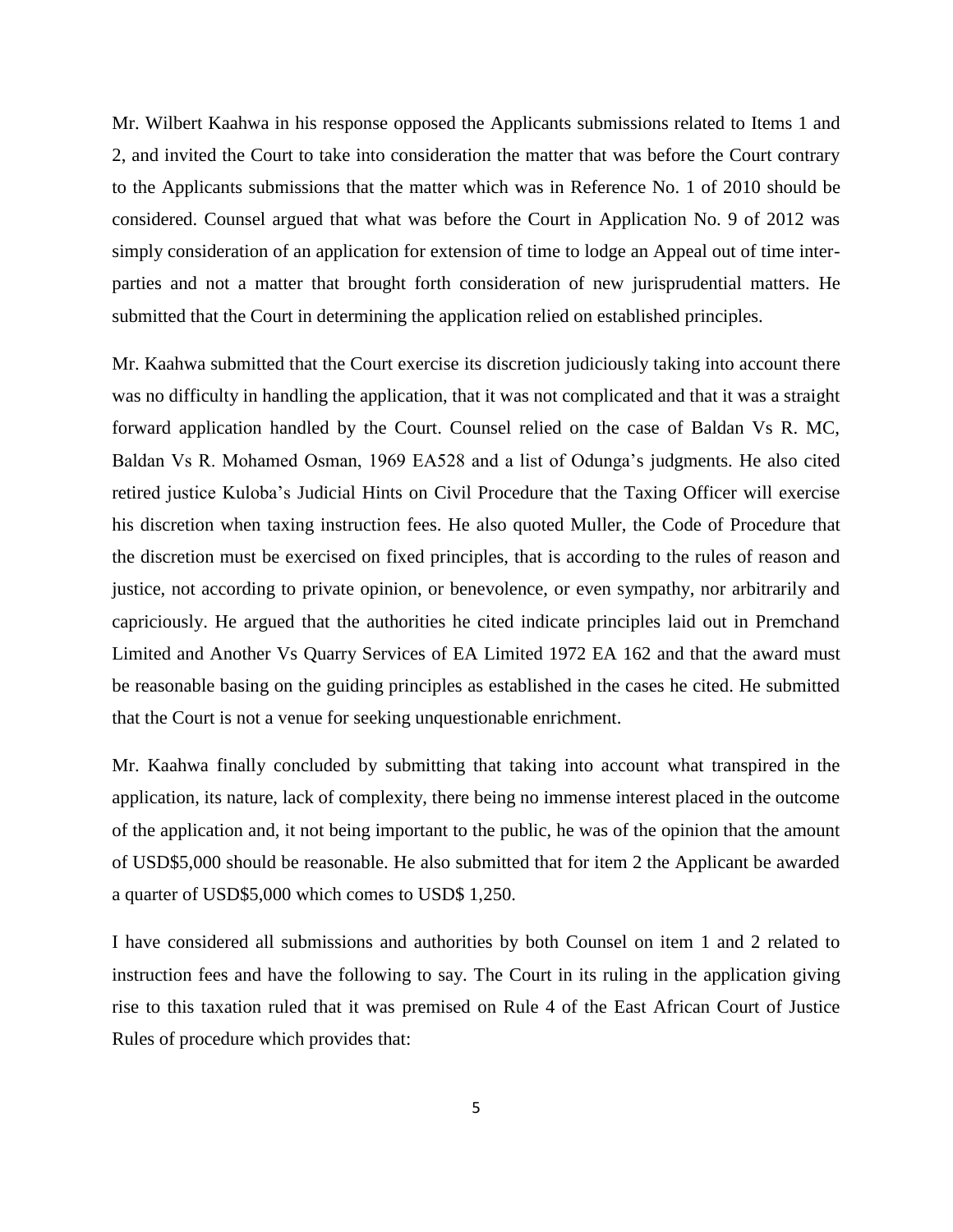"A Division of the Court may, for sufficient reason, extend the time limited by these Rules or by any decision of itself for doing of any act authorized or required by these Rules, whether before or after the expiration of such time and whether before or after the doing of the act, any reference in these Rules to any such time shall be construed as a reference such time as so extended"

The crucial issue was whether the applicant had shown sufficient reason to justify the exercise of the Court's discretion in his favour or not. The burden lied squarely on the applicant to place before the Court the material upon which the discretion was to be exercised. The Court in its ruling dated 14<sup>th</sup> February 2014 observed as follows:

"The Respondent opposes the application for the reasons he has set out in his 23 paragraph affidavit in reply dated  $15<sup>th</sup>$  August, 2012. We find the affidavit, with due respect to the Respondent, unnecessarily lengthy, argumentative and convulated, but what we have deduced from it, as its main thrust is simply, that the Applicant has not adduced sufficient evidence to justify the grant of the order sought and that it should be denied"

The above observation by the court shows that the Applicant herein who was the Respondent in the application only needed to show that the Applicant had not adduced sufficient evidence and therefore the matter was not very complex as submitted in this taxation. The Court also observed that the Rule 4 has been the subject of interpretation in several applications in its jurisdiction and the position is now settled. This therefore shows that this was not a new issue. The Court also observed that the Respondent relied on the same authorities relied on by Mr. Kaahwa and only added a few others including the case of Ondieki v Samuel Mageto Civil Appeal No. Nai. 248 of 2003. This again shows that the Applicant herein did not do much research.

Having considered the submissions and authorities of both counsel and having considered observation made by the Judges of this Court in their ruling of  $14<sup>th</sup>$  February, 2014, I am in agreement with counsel for the Respondent herein that the application was not complex, there was no immense interest placed in the outcome of the application and, it was not of much importance to the public.